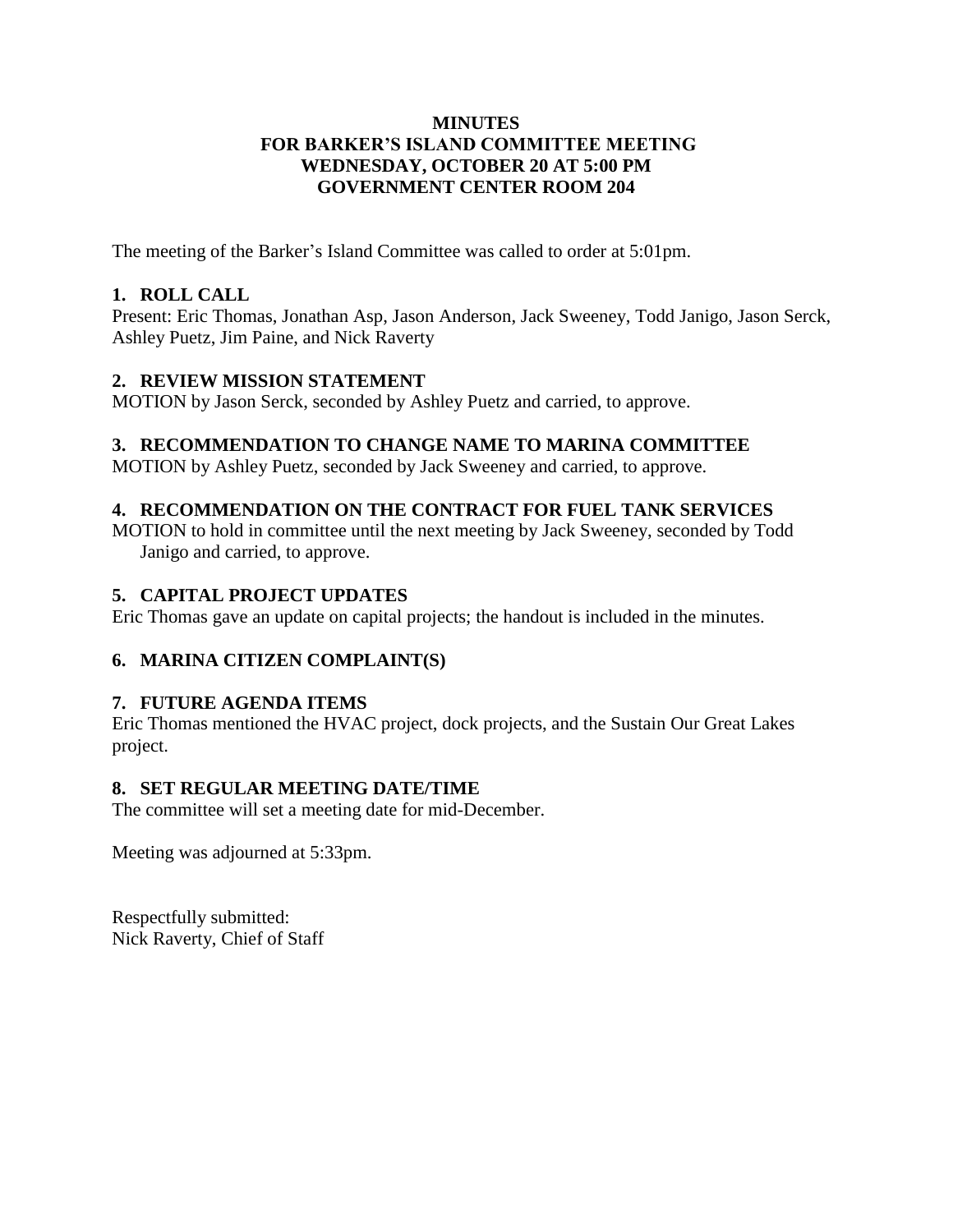Barker's Island Review Committee Mission Statement Draft:

To provide oversight and guidance on matters involving the City of Superior-owned marina. To review or recommend any current or future capital spending plans and purchases of new equipment or other capital expenditures in accordance with any contracted services agreement between the city and the operating entity. Also may review any complaint or inquiry lodged against the marina as deemed necessary by the committee.